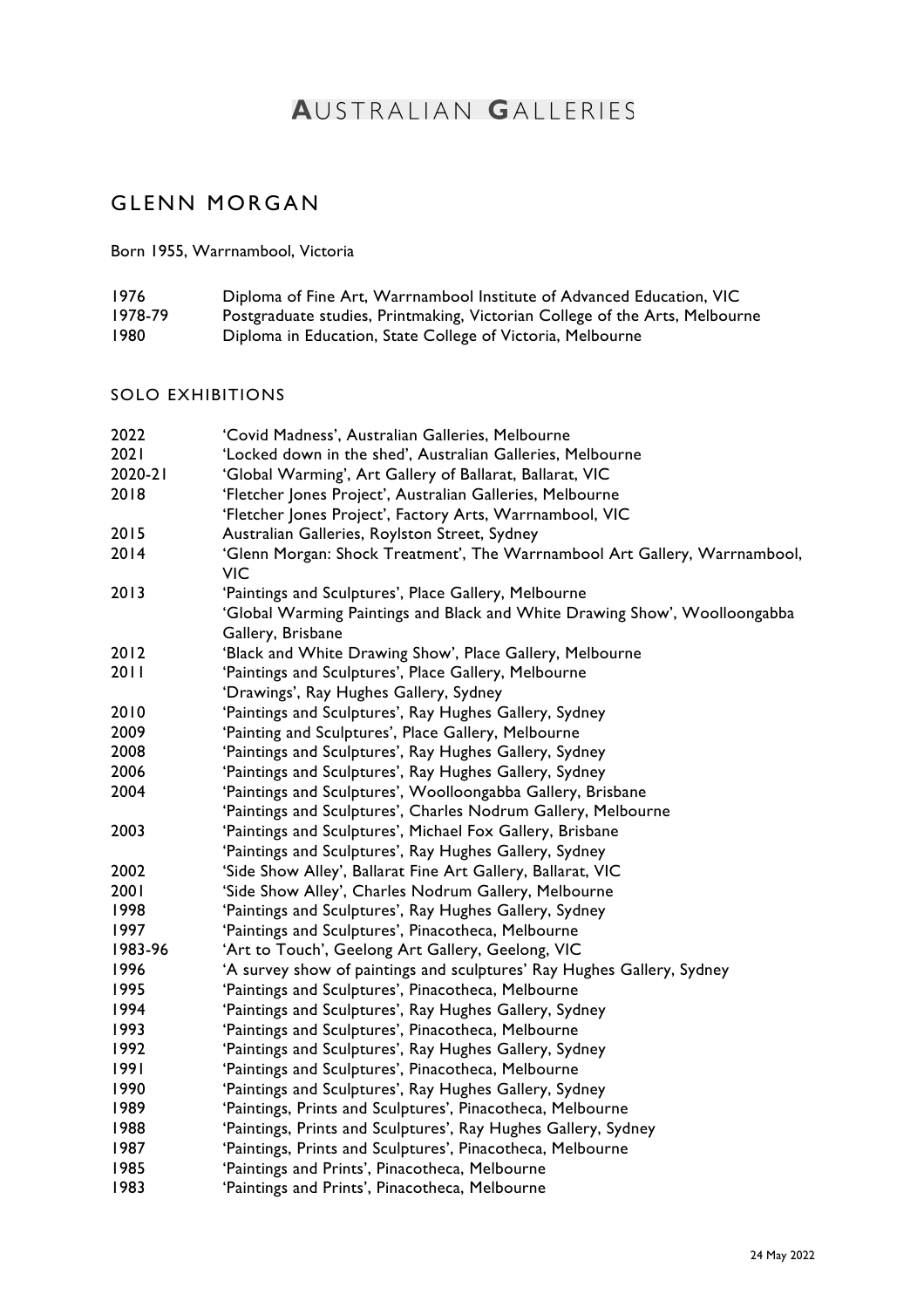## SELECTED GROUP EXHIBITIONS

| 2022 | Salon des Refusés, S.H. Ervin Gallery, Sydney                                       |
|------|-------------------------------------------------------------------------------------|
|      | Darling Portrait Prize, National Portrait Gallery, Canberra                         |
|      | 67 <sup>th</sup> Blake Art Prize, Casula Powerhouse Arts Centre, Casula, NSW        |
| 2021 | Arthur Guy Memorial Painting Prize, Bendigo Art Gallery, Bendigo, VIC               |
|      | 'The Stooges Show', F Project Gallery, Warrnambool, VIC                             |
|      | 'Big & Small', Australian Galleries, Melbourne                                      |
|      | 'Home/Work', Public Art Exhibition, Metro Tunnel Creative Program, State Library    |
|      | Station, Melbourne                                                                  |
| 2020 | 'Salon des Refusés, S.H. Ervin Gallery, Sydney                                      |
| 2019 | 'papermade', Australian Galleries, Melbourne                                        |
|      | Geelong Acquisitive Print Award (Finalist), Geelong Gallery, Geelong, VIC           |
| 2017 | Sir John Sulman Prize, Art Gallery of New South Wales, Sydney                       |
|      | 'Sculpture: medium and small scale - Mixed Sculptors', Australian Galleries, Sydney |
| 2016 | 'Salon des Refusés', S.H. Ervin Gallery, Sydney                                     |
|      | 'National Works on Paper' Mornington Peninsula Regional Gallery, Mornington         |
|      | Peninsula, VIC                                                                      |
|      | 'Scope Galleries Art Award - Art Concerning Environment', Scope Galleries,          |
|      | Warrnambool, VIC                                                                    |
|      | 'Conjuring, Alchemy and Allure', Australian Galleries, Melbourne                    |
|      | 'The 64th Blake Prize', Casula Powerhouse, Sydney                                   |
|      | 'The Phantom Show' (Travelling exhibition), Artspace Mackay, QLD; Toowoomba         |
|      | Regional Art Gallery, QLD; Broken Hill Regional Art Gallery, NSW; Tweed Regional    |
|      | Gallery, NSW                                                                        |
| 2015 | 'Form Two Orderly Queues', with Barry Tate, Woolloongabba Art Gallery,              |
|      | Woolloongabba, QLD                                                                  |
|      |                                                                                     |
|      | 'Footy Fever', CCAS Gorman Arts Centre, Canberra                                    |
|      | 'The Phantom Show', Wollongong Art Gallery, Wollongong, NSW                         |
| 2014 | 'The Phantom Show', Australian Galleries, Roylston Street, Sydney                   |
|      | 'Cars = My Automolove', Caboolture Regional Art Gallery, Caboolture, QLD            |
|      | Benalla Nude Art Prize, Benalla Art Gallery, Benalla, VIC                           |
|      | 'one of each', Australian Galleries, Derby Street, Melbourne                        |
|      | 'Australia Day 2014 Celebratory Exhibition', Australian Galleries, Derby Street,    |
|      | Melbourne                                                                           |
| 2013 | 'Woollahra Small Sculpture Prize', Woollahra Council Chambers, Sydney               |
| 2012 | 'Contemporary Works on Paper Prize', Mornington Peninsula Regional Gallery,         |
|      | Mornington, VIC                                                                     |
|      | 'Rick Amor Drawing Prize', Ballarat Fine Art Gallery, Ballarat, VIC                 |
|      | 'Environmental Painting Prize', Scope Gallery, Warrnambool, VIC                     |
| 2010 | 'Bushfires Australia', TarraWarra Museum of Art, Healesville, VIC                   |
|      | 'Basil Sellers Art Prize', The Ian Potter Museum of Art, Melbourne                  |
| 2009 | 'POST', Place Gallery, Melbourne                                                    |
|      | 'Sulman Prize', Art Gallery of New South Wales, Sydney                              |
| 2008 | 'Fleurieu Peninsula Art Prize', Fleurieu Peninsula, SA                              |
| 2007 | 'Sulman Prize, Art Gallery of New South Wales, Sydney                               |
|      | Charles Nodrum Gallery, Melbourne                                                   |
| 2006 | 'From the Stockroom', Charles Nodrum Gallery, Melbourne                             |
|      | 'Small Tapestries', Victorian Tapestry Workshop, Melbourne                          |
|      | 'A Man's World', Museum of Brisbane, Brisbane                                       |
|      | 'For Matthew and Others', Ivan Doherty Gallery, Sydney                              |
| 2000 | 'Australian Landscapes', Ray Hughes Gallery, Sydney                                 |
| 1999 | 'Races', Mornington Peninsula Regional Gallery, Mornington, VIC                     |
| 1994 | 'Sulman Prize', Art Gallery of New South Wales, Sydney                              |
| 1988 | 'Bicentennial Exhibition', Pinacotheca, Melbourne                                   |
|      | 'Multicultural Australia' Print Council of Australia, Melbourne                     |
| 1986 | 'Male Sensibility', Heide Gallery of Modern Art, Melbourne                          |
|      |                                                                                     |